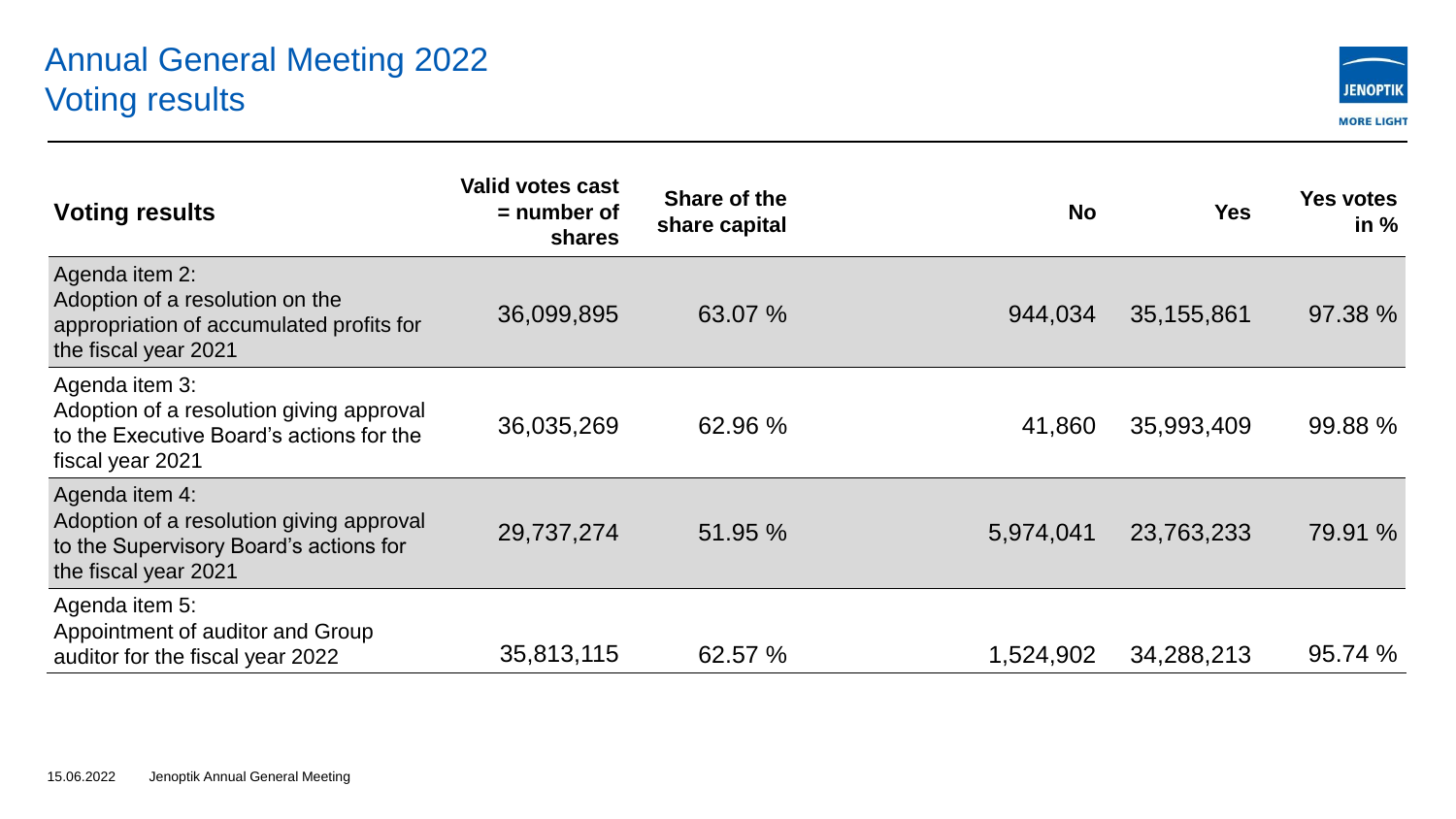## Annual General Meeting 2022 Voting results



| <b>Voting results</b>                                                               | Valid votes cast<br>$=$ number of<br>shares | Share of the<br>share capital | <b>No</b>  | <b>Yes</b> | <b>Yes votes</b><br>in $%$ |
|-------------------------------------------------------------------------------------|---------------------------------------------|-------------------------------|------------|------------|----------------------------|
| Agenda item 6.1:<br>New elections to the Supervisory Board<br>- Matthias Wierlacher | 30,069,056                                  | 52.53 %                       | 11,274,242 | 18,794,814 | 62.51 %                    |
| Agenda item 6.2:<br>New elections to the Supervisory Board<br>- Evert Dudok         | 30,065,125                                  | 52.53 %                       | 8,641,849  | 21,423,276 | 71.26 %                    |
| Agenda item 6.3:<br>New elections to the Supervisory Board<br>- Elke Eckstein       | 36,064,951                                  | 63.01 %                       | 11,512,363 | 24,552,588 | 68.08 %                    |
| Agenda item:<br>New elections to the Supervisory Board<br>- Prof. Dr. Ursula Keller | 36,022,584                                  | 62.93 %                       | 110,078    | 35,912,506 | 99.69 %                    |